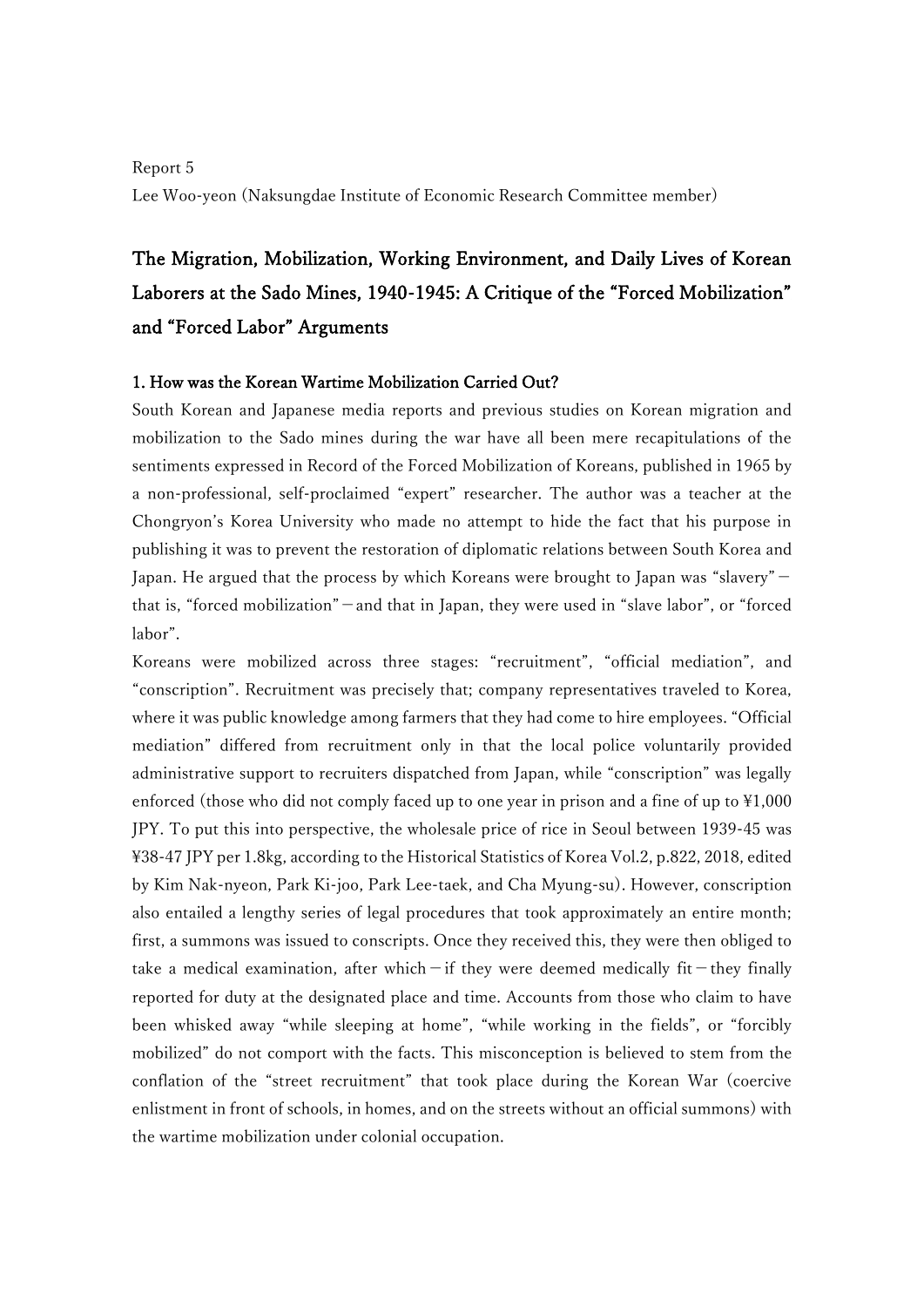Unlike the "recruitment" that took place from September 1939, the mobilization of Koreans under "official mediation" from February 1942 was based on a 1940 "Labor Resources Survey" by the Government-General of Korea. How the Korean authorities dealt with the mobilization during this phase varied significantly, which manifested in an equally varied degree of "coercion". The reason for this is that there was no law stipulating the methods by which Koreans were to be mobilized or any punishment for those who failed to comply; labor division personnel from Japanese companies, the Government-general of Korea, and the local police simply disseminated public information administratively to young Korean men and solicited or coaxed them into applying.

#### 2. A Case Study of Sado: Concerning wages

Even before the initiation of the Japanese government's wartime labor mobilization in September 1939 and the Sado mines' subsequent recruitment of Koreans in line with this policy in February 1940, migrant Korean workers who had come to Japan to earn money were already employed at the mines. These more experienced workers would have served in the capacity of mentors and directors for the wartime laborers. In a broad sense, from the perspective of the corporate sector, mobilization was a means of addressing labor shortages (although the Japanese government's perspective may differ), while for Koreans, it was characterized by the movement of labor outside the Korean Peninsula or emigration. Considered in this light, the nature of the wartime migration of Koreans to Japan is contiguous with that of post-liberation migration.

As with other establishments, Korean workers at the Sado mines, including those recruited under conscription from September 1944, were paid wages on a regular basis. For both Koreans and Japanese, compulsory savings, labor income tax, health insurance premiums, and pension insurance were deducted from their salaries. With the exception of savings, these deductions were not so large, and Koreans were free to decide whether to send the money to their families in Korea or spend it locally. The most notable discrepancy between the Japanese and Koreans in terms of deductions was the compulsory savings, but this was because, unlike Japanese workers, many Koreans were single workers with no families, and they had a much greater capacity to save than Japanese with families to support.

A comparison of the amount of money that the Sado mines did not - or could not - pay Koreans which was deposited with the Legal Affairs Bureau (an average of \203 JPY per person, in the case of the Sado mines) and the amount deposited by other Mitsubishi and Mitsui (another large conglomerate) affiliates with the monthly wages they paid around 1945 (an average of over \100 JPY at the Sado mines) shows that the total amount was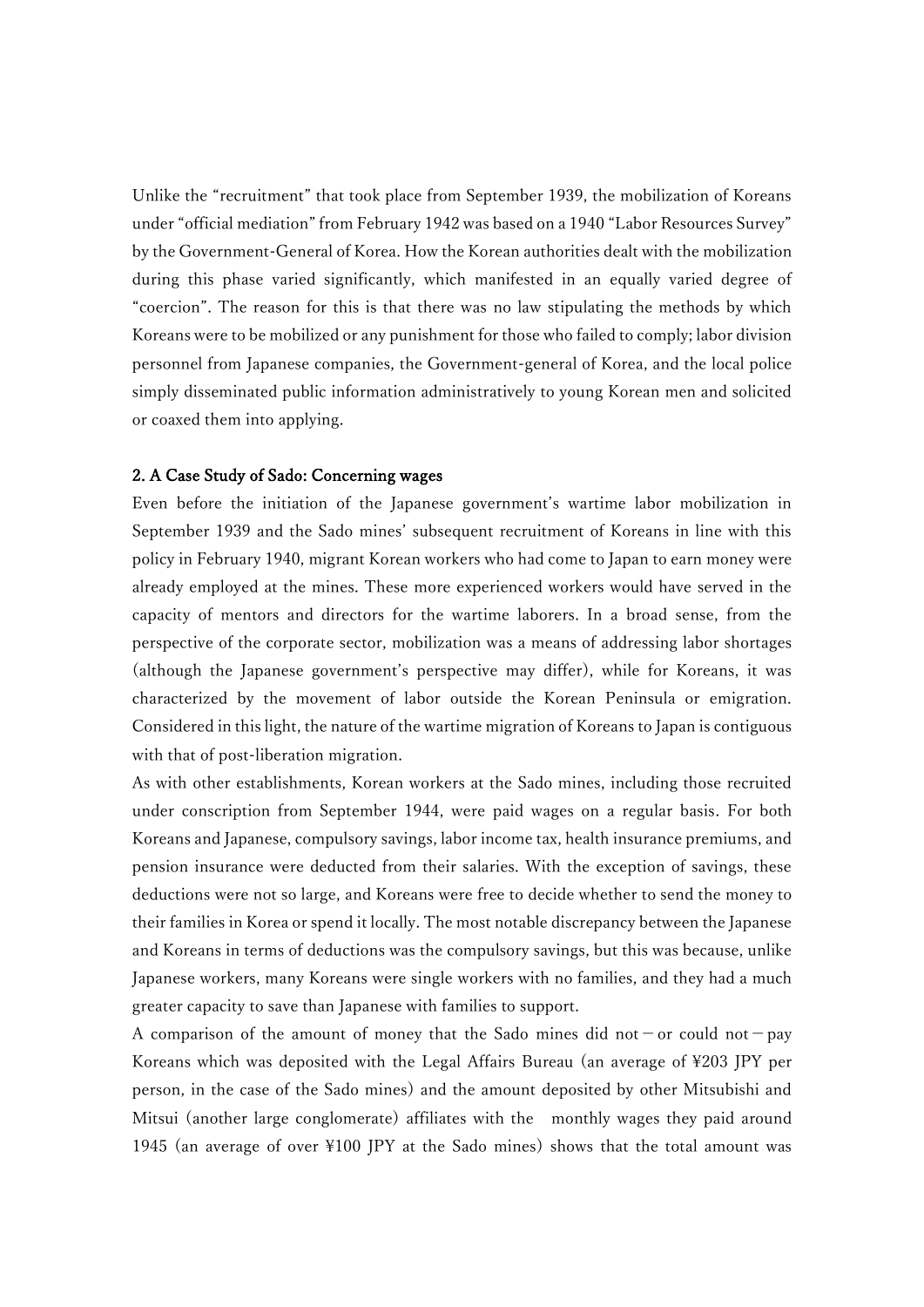equivalent to one or two months' wages-a decidedly small sum. Firstly, for fugitives and those who returned to the peninsula immediately following the end of the war, the reimbursement of such an insignificant amount of money was evidently not worth waiting for. Secondly, compared to the wages they had received up to that point, the money deducted was a relatively small amount for the individuals who decided not to pursue payment. Therefore, this deposited money cannot be used as the basis for forced labor without compensation or for systematic and large-scale exploitation.

#### 3. The Case of Sado: Daily Life and Treatment

Koreans who came to Japan during the war, including those at the Sado mines, were better off than the peasants who remained in Korea in terms of housing (the rent for both dormitories and housing and use of communal facilities such as bathhouses were either free of charge or far below market price), staple foods (including rice, wheat, and beans), and calorie intake. Just before the end of the war, the menu and amount of food provided were the same for both Korean and Japanese laborers. However, this resulted in a relative shortage of food since Koreans were more voracious eaters than the Japanese. This shortage, in conjunction with the fact that condiments (pepper and garlic) were not provided, caused dissatisfaction among the Koreans. When the distribution system was impacted by a poor harvest and the U.S. bombing campaign in the final days of the war, Koreans faced the same hardships as the Japanese wrought by food shortages. Henceforth, research systematically comparing the living standards of Koreans who came to Japan with those of the farmers who remained in Korea will be required.

More Koreans lived with their families at the Sado mines than in other mines that employed mobilized Koreans. It is speculated that the reason for this was that many Koreans came to Japan as migrant workers and secured employment even before the labor mobilization commenced in 1939.

The higher number of casualties and severe injuries among Koreans compared to Japanese at the Sado mines and other wartime worksites were not due to any particular racial discrimination but merely a result of the coalescence of labor supply and demand at the workplaces. In other words, healthy, young and middle-aged Japanese men were drafted into the army (Japanese troops overseas numbered 950,000 in 1937, 3.58 million in 1943, 5.4 million in 1944, and 7.34 million in 1945. By the end of the war, 60.9% of men aged 20-40 were enlisted in the military, and 2 million had died), the result of which was that young, healthy Koreans worked in the pits in their stead.

In the case of the Sado mines, there were far fewer disputes than at other work sites; since the mobilization began in 1940, there were a total of three cases of group demonstrations by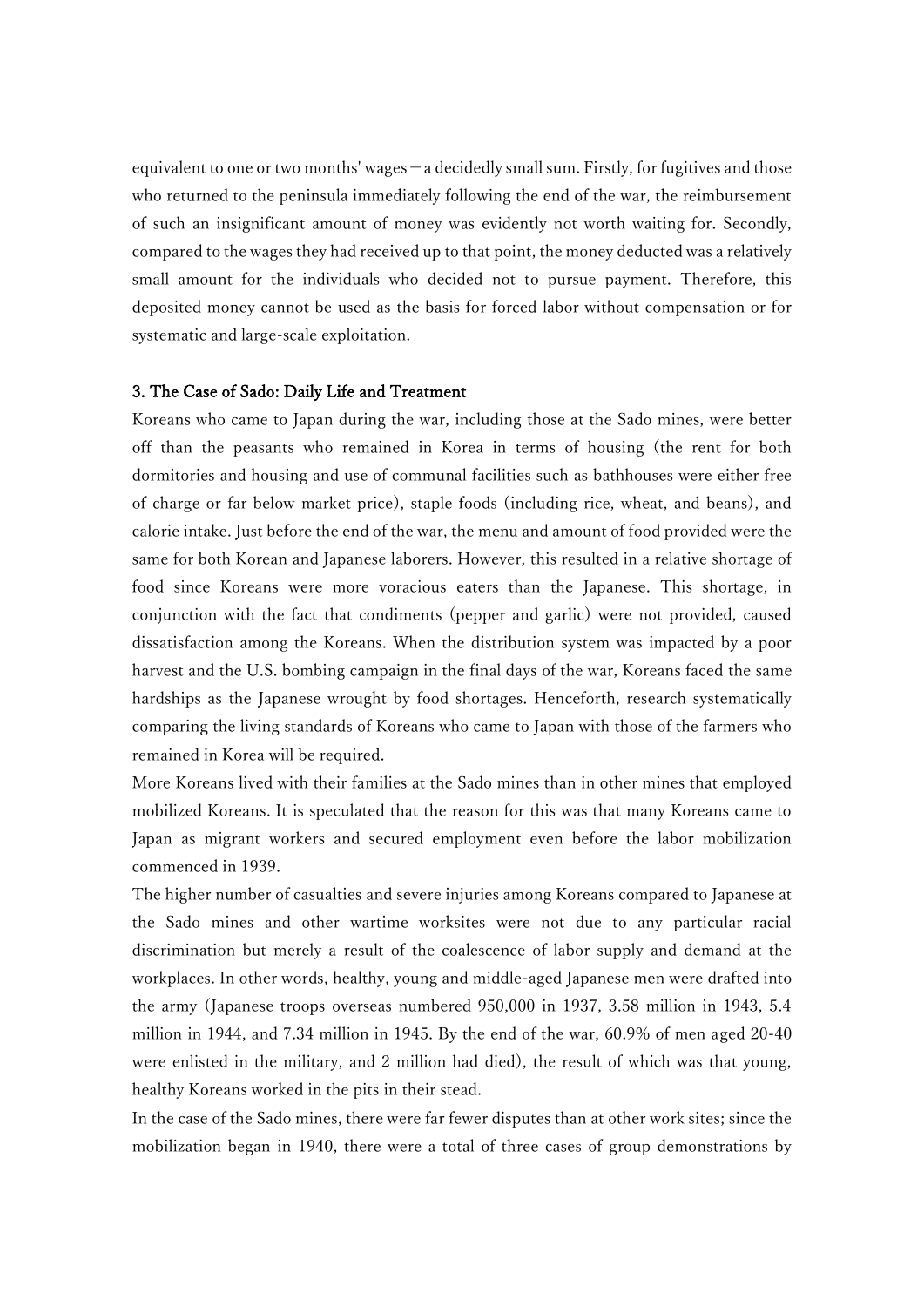Koreans. These incidents were due to insufficient provisions of food in the dormitories, the rental cost of work equipment, and a "rescue" attempt of colleagues who were reported to the police for gambling.

### 4. Runaways are Not Evidence of Forced Labor

The percentage of Korean fugitives at the Sado mines was infinitely lower than at other sites. The desertion of large numbers of workers mobilized during the war was not a phenomenon observed only in Japan but also occurred on the Korean peninsula. Although the number of Japanese workers who fled was far less than that of Koreans, fugitive Japanese workers also abounded.

However, these incidents of desertion cannot be considered cases of "Korean dissent". Runaways simply sought to avoid working underground in coal and other mines, such as the Sado mines, where approximately 60% of the Koreans were mobilized. Not only those who fled during their time at the mines but all those who used labor mobilization as a safe means of traveling to Japan without incurring travel expenses (fleeing upon arrival in Japan in areas such as Fukuoka or with the help of Korean brokers they had contacted beforehand in major cities such as Osaka, Kyoto, and Tokyo), those who fled after the expiration of their contracts using the money they received from the company for their return ticket, or fled while their family members were repatriated to Korea all remained in Japan to seek employment at companies offering better pay and working conditions.

No special policies or measures were adopted by the Japanese government to find these fugitives, and even if they were caught, they were simply fined the equivalent of 20-40% of their monthly wages, with deportation to Korea reserved as the most severe punishment. Fugitives were also welcomed with high wages at munitions factories and other sites where military installations were being constructed, due in part to the vast capital these establishments possessed but also because labor was in extremely short supply.

Because many of the fugitives who had left the Sado mines and found employment elsewhere actually returned to the mines following the end of the war on August 15, 1945, the Sado mines, like other workplaces, provided them with the funds to return to Korea.

#### 5. The Need to Bring the Historical Facts to Light

Was the mobilization of Koreans really "forced mobilization"? Although recruitment and official mediation were at times supported on an administrative level by the Government-General or local police, the relationship between Koreans and Japanese companies was fundamentally contractual. Contracts were concluded in Korea or upon arrival at the companies in Japan. The reason for this was that, although in the case of official mediation,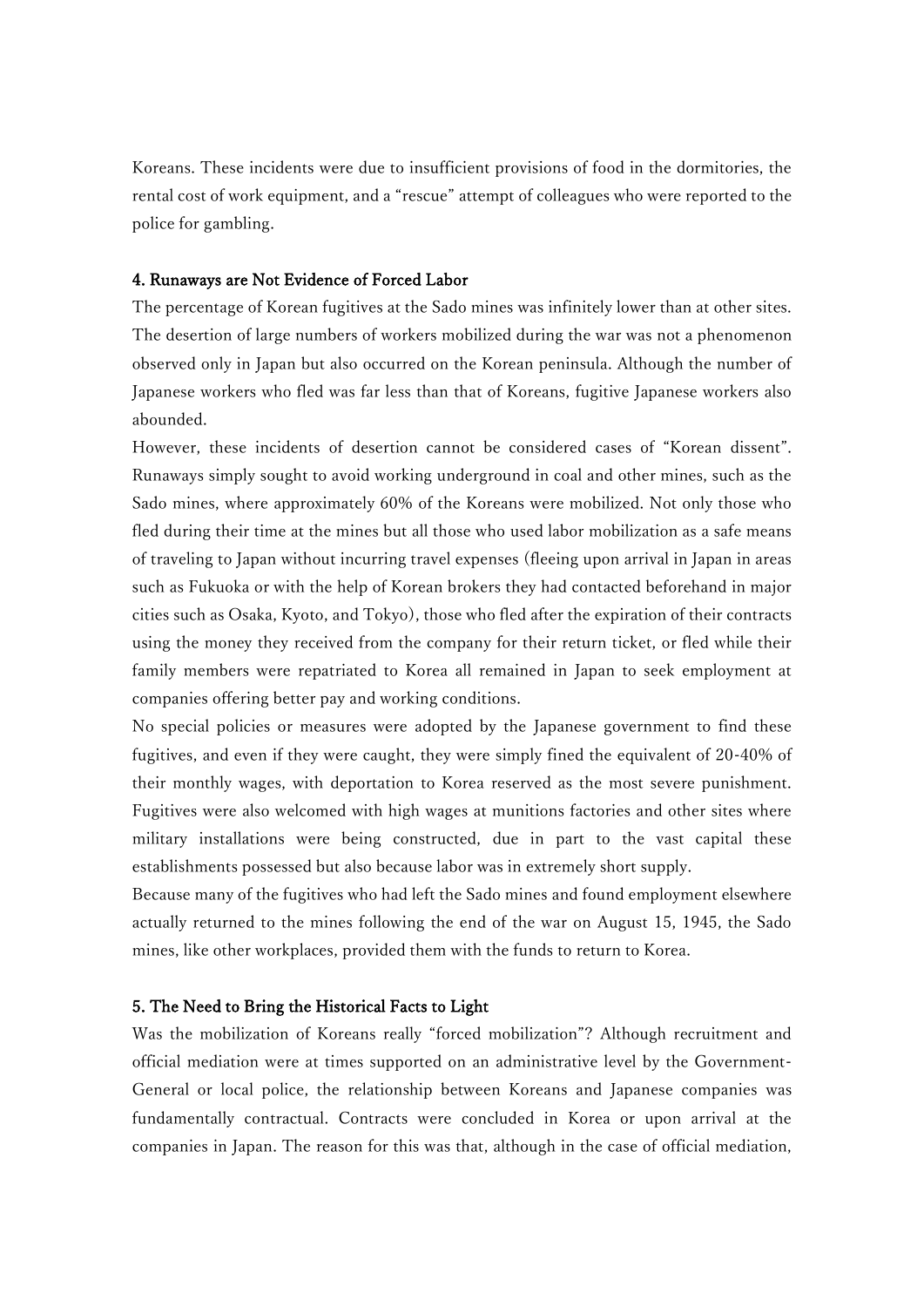there were cases where the Governor-General's Office employed coercive measures in convincing them to go to Japan, if Koreans point-blank refused to go or fled to another part of Korea, there were no legal means by which Japanese companies or the Government-General could force them to assent. In contrast, conscription involves legal sanctions, and the concept itself is literally that of forced mobilization. In other words, it is clear that "forced mobilization" is a tautology in the case of conscription, but coercion in the case of recruitment and official mediation cannot be defined as "forced mobilization".

So, can the mobilization of Koreans be considered "forced labor"? Relying on the Forced Labor Convention promulgated by the ILO in 1932 and ratified by Japan in the same year, leftist forces in Korea and Japan argue that Korean wartime mobilization was forced labor and that Japan violated this Convention. However, not only is the interpretation that wartime labor does not correspond to forced mobilization but is a matter of the survival of the community and the nation gaining significant credence, but South Korea ratified the Convention in February 2021, perfectly illustrating the reality that the interpretation and application of the Convention vary according to the circumstances of each country.

The more important issue regarding the "Forced Labor Convention" is the relationship between the concepts stipulated in the laws and the Convention and the historical facts. Whatever these concepts may be, they cannot alter the objective reality of history. Nevertheless, leftist forces are obsessed with the concept of "forced labor" in the abovementioned Convention and try to bind the Korean and Japanese people to it in order to force upon free citizens a subjective, collective, and ideological "image" of history already formed by the concept of "forced labor" rather than objective historical facts, i.e., a dominating cultivated view of history. Therefore, the most fundamental task is still that of clarifying the historical facts on the issue of whether wartime labor mobilization does or does not constitute "forced labor" and to fight against the existing distorted fictions.

The work Korean wartime laborers engaged in cannot be considered "forced labor". First, recruitment and official mediation were contractual in nature, and thus the duration of the contract was clearly specified. When the Sado mines recruited Koreans in 1940, the contract period was three years, whereas most other workplaces had two-year contracts.

As a result of labor shortages, Japanese companies offered various incentives to Koreans whose contracts had expired, such as visits home, financial incentives, wage increases, and encouraged them to invite their families so that they might renew and extend their contracts. Although some claim that companies coerced the Koreans into extending their contracts, this was not legally enforceable, and it was, in fact, Korean laborers who frequently reneged on their periods of contract. As many as 40% of workers abandoned their workplaces at their discretion. Companies were, of course, never compensated for this. Koreans had the authority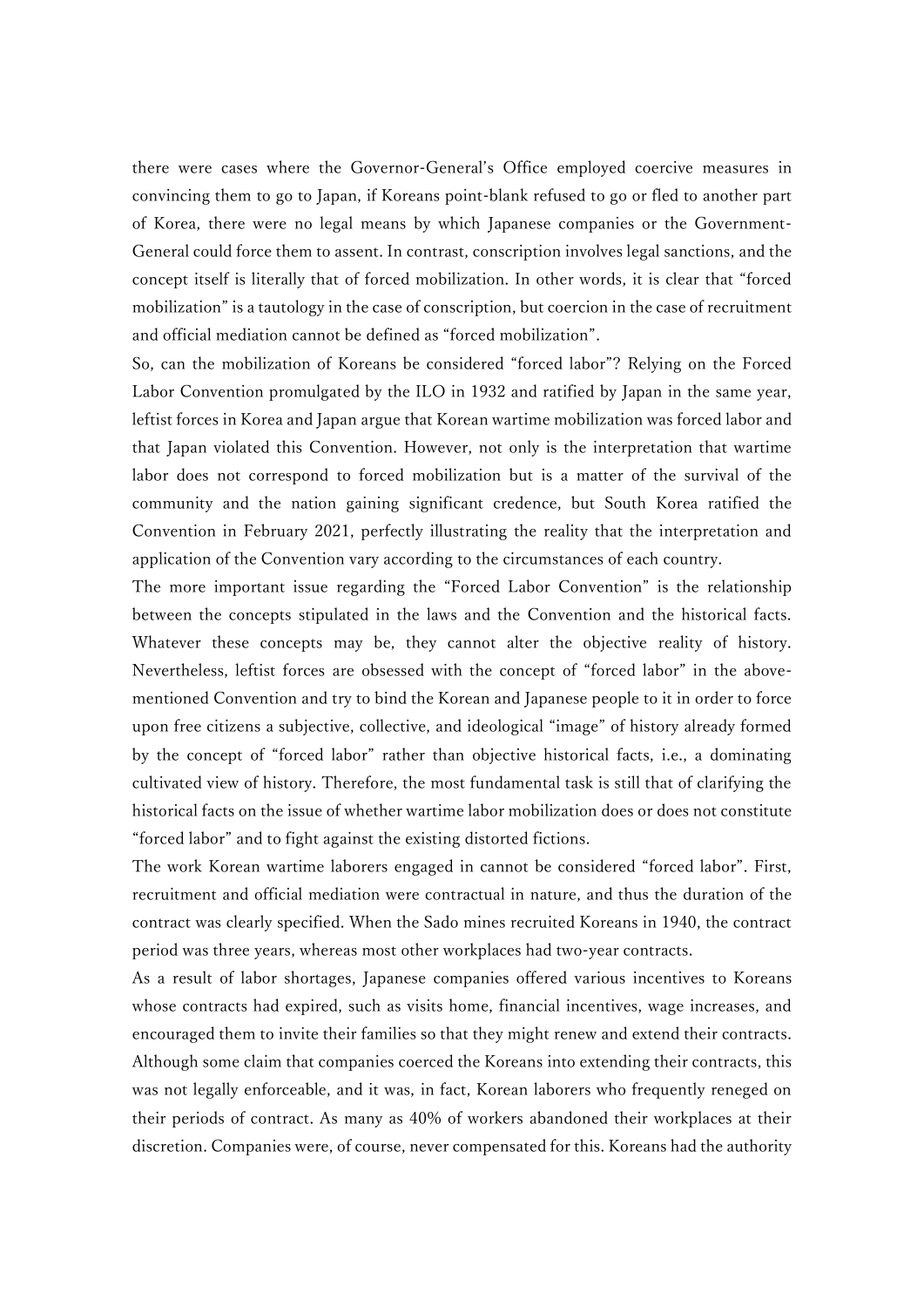and freedom to decide whether to return to Korea or renew their contracts once the initial contract period concluded, as well as more bargaining power.

The fact that Japanese companies deported Koreans who were negligent of their duties as well as ringleaders in group demonstrations as "delinquents", and granted workers with personal reasons or extended contracts "temporary leave" - many of whom did not return - also contradicts the claim of "forced labor". At the time, Koreans (including those at the Sado mines) were paid higher wages than factory hands and clerical workers, were guaranteed the right to be absent from work in the case of illness and other extenuating circumstances, and enjoyed such freedom in their daily lives that alcohol and other sundry activities became an issue. Because the Japanese government and companies gave top priority to the labor productivity of Koreans, there was no mandated or systemic discrimination between Japanese and Koreans in terms of labor, working environment, food, clothing, or housing.

After working hours and on the three to four days off they received each month, they were free to go out. There were no "barbed-wire fences", "watchtowers", or "military police with guns" surveilling Koreans as they worked to prevent their escape. Korean "forced labor" is a myth.

#### 6. Koreans who came to Japan of Their Own Volition

Approximately 2.4 million Koreans traveled to Japan during the period of wartime labor mobilization (1939-45). However, only about 720,000 came to Japan under the wartime mobilization of Japanese companies and the Tokyo government. As the gates to Japan were thrown wide open with the commencement of wartime mobilization, about 1.68 million people emigrated to the home islands, the majority of whom were itinerant workers who had come to stay for several years and earn money. Due to the marked weakening of restrictions on travel to Japan and the extreme shortage of labor, there were also many stowaways that were not reflected in the statistics, and their number is consequently unknown. At the time, these migrant workers who came to Japan to earn money irrespective of the wartime mobilization were known in Japan as "free laborers".

During the same period, about 25% of the 720,000 people who came to Japan under wartime mobilization were recruited, 40% were hired through official mediation, and 35% were conscripted. Since recruitment was fundamentally voluntary, and about 40% of those recruited through official mediation and conscription deserted and became free laborers, 55% (25%+75%\*0.6) of the wartime laborers were free. There were undoubtedly many workers among those who came to Japan through official mediation or conscription who willingly accepted their placement at sites offering high incomes (for example, those who extended their contracts or found employment at other workplaces after the expiration of their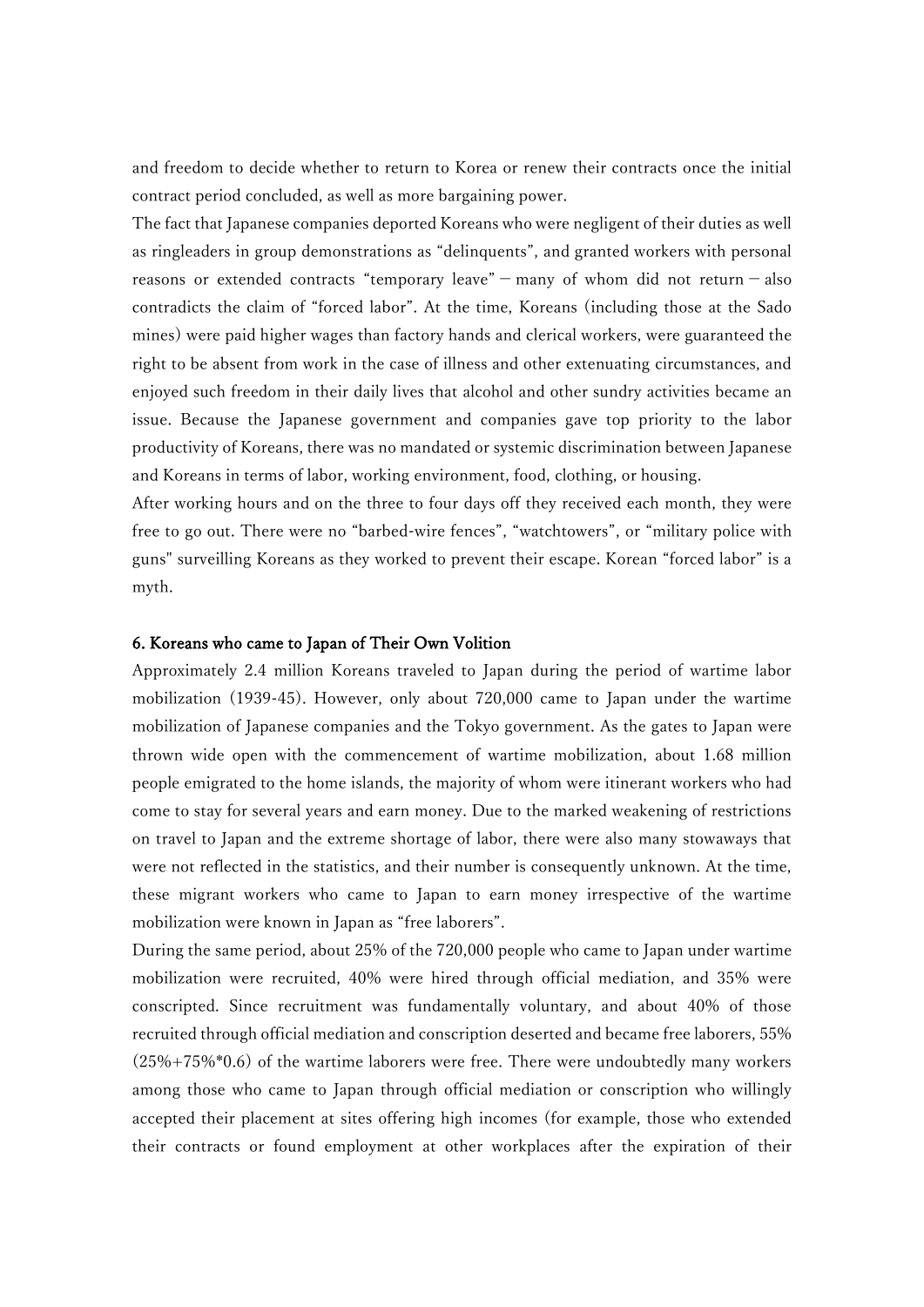contracts), but precisely how many is still unknown. Ultimately, even by conservative estimates, 45% of the wartime workforce, or about 320,000 people, moved to Japan regardless of whether they wanted to or not.

Because 320,000 out of 2.4 million cannot be used to define the nature of Korean emigration to Japan between 1939 and 1945, precedence must be given to the 2.08 million. Moreover, as seen in the case of the Sado mines, there were already Korean workers who had emigrated to Japan before September 1939. As the example of the Sumitomo Konomai Gold Mine shows, they played an essential role in directing and managing the wartime laborers, and this would have been the case at other sites, including the Sado mines. These more than 2.08 million free laborers and 320,000 wartime workers were not mutually exclusive; they coexisted in the Japanese labor market, sometimes working in the same factories or mines. Escape was a route for wartime workers to become free laborers, and sites that employed wartime workers had to be aware of the existence of free laborers in more favorable conditions, such as surface workers and relatively high wages.

Overall, this period was the first time in its history that Korea saw a veritable explosion in free migrant work in such a short period of time, which can be largely attributed to the free expatriates who pioneered an expanded sphere of economic activity. It was during this period that the international migration that unfolded during the so-called "first wave of globalization" from the 1870s to World War I and the Korean international migration that developed in the wake of liberation began. Even though this migration was colonial in form and took place during the war, the fundamental nature of it was that of overseas migration. The term "colonial" refers to the fact that this migration took place under the rule of the Japanese colonizers and that migrants were treated as "second-class citizens" in accordance with the rapidly changing policies on Koreans traveling to Japan from 1937 onward. While "secondclass citizen" may allude to the possibility of racial discrimination against Koreans due to their "second-class" status, it also implies that Koreans were foreigners and prisoners of war who had rights and obligations as Japanese "nationals". This is suitably expressed in the fact that Koreans were subject to "conscription" and could choose to "run away", if they so wished.

The "wartime" nature of Korean wartime immigration refers to the fact that labor immigration took place under the exceptional circumstances of war when freedom of employment was restricted; that is, Koreans were obliged to work in occupations they shunned in coal mines and other mines, where they received preferential treatment. At the same time, the war resulted in the rapid and large-scale expansion of possibilities for immigrants in a very short period of time. The labor shortage brought about by the massive conscription of Japanese men dictated that the treatment of Koreans be determined not by market equilibrium but by the extra-economic policies of the Japanese government and corporations, paradoxically resulting